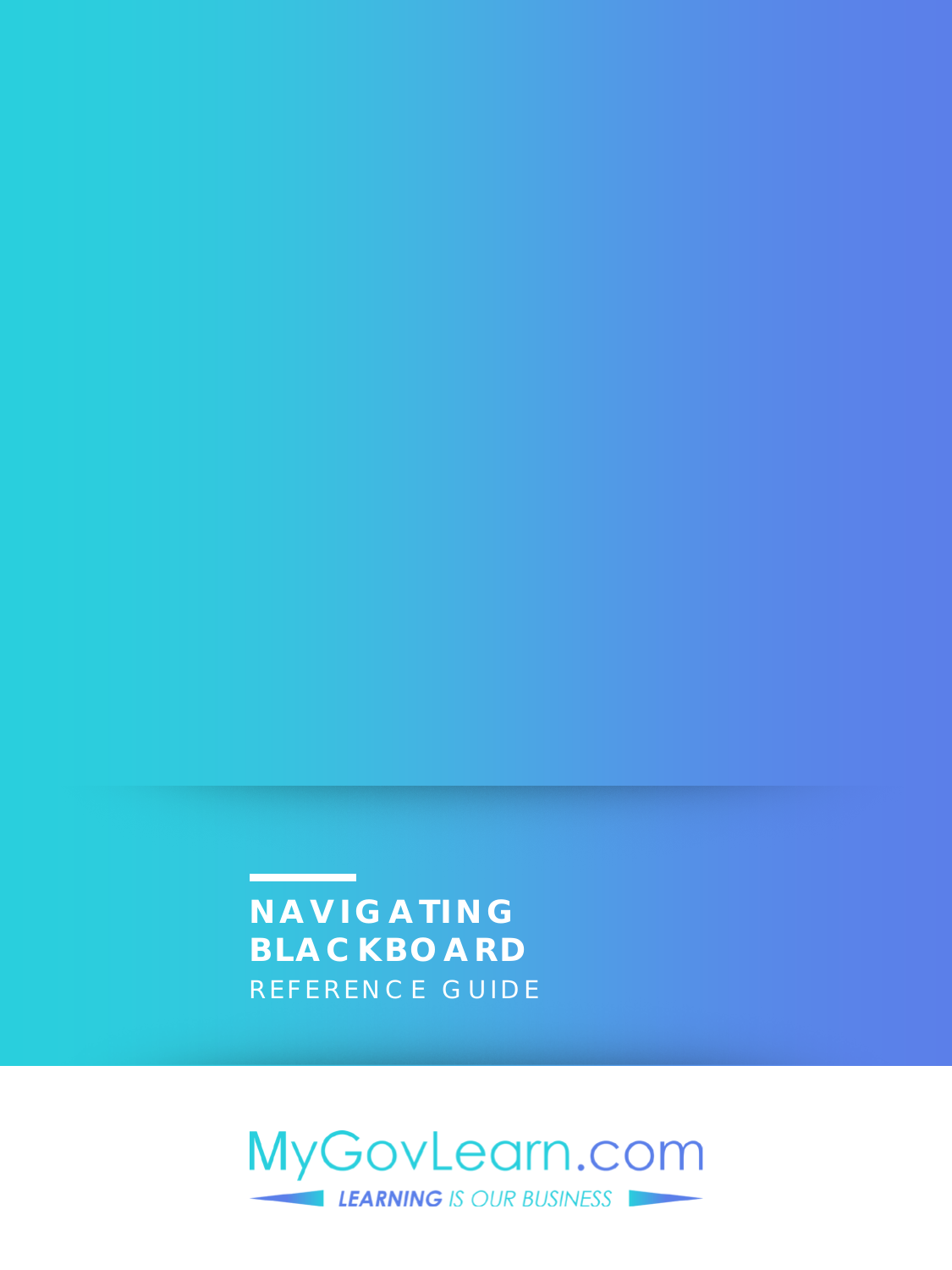#### NAVIGATING BLACKBOARD

|                                                                                                                                                                                                                      | MYGOVLEARN WELCOME                                                                                                                                                 |                                                                                                 |                                                                                                                                                  |                                                                                                     |                                                                                                                                                                                                                                                                                                                                                                                 |
|----------------------------------------------------------------------------------------------------------------------------------------------------------------------------------------------------------------------|--------------------------------------------------------------------------------------------------------------------------------------------------------------------|-------------------------------------------------------------------------------------------------|--------------------------------------------------------------------------------------------------------------------------------------------------|-----------------------------------------------------------------------------------------------------|---------------------------------------------------------------------------------------------------------------------------------------------------------------------------------------------------------------------------------------------------------------------------------------------------------------------------------------------------------------------------------|
| MY LEARNING<br>Go here for Self-Paced<br>Leoning, Courie<br>Catalog, Learner Hiltory,<br>and more through My<br>Leaning.                                                                                             | INSTRUCTOR-<br><b>LED TRAINING</b><br>BY BLACKBOARD<br>So here for instructor-<br>brio grimbil be<br>community of Practice<br><b>Novort printer</b><br>spons.<br>┯ | LANGUAGE<br>Go here for Language<br>Training through the<br>Joint Language<br>University (JAV). | <b>MYGOVIA</b><br>HE                                                                                                                             | <b>NN WELCOME</b><br>$\overline{1}$<br>LED TRAINING<br><b>ITAACEDARS</b><br><b>Don't be tricked</b> |                                                                                                                                                                                                                                                                                                                                                                                 |
|                                                                                                                                                                                                                      |                                                                                                                                                                    |                                                                                                 |                                                                                                                                                  |                                                                                                     | Tutorials<br>Welcome                                                                                                                                                                                                                                                                                                                                                            |
| Login Here<br>A Change Text Size   C High Contrast Setting   Privacy and Terms of Use<br>You are not logged in<br>Please enter your credentials and click the Login<br>button below.<br><b>LISERNAME</b><br>PASSWORD |                                                                                                                                                                    | Welcome To Blackboard<br>Contact Us                                                             | asynchronous activities. Courses/training may be hosted entirely within Blackboard.<br>with and take more responsibility for their own learning. |                                                                                                     | Blackboard is a web-based student-centered teaching tool. This virtual learning environment combines self-study with<br>Students and instructors are able to access Blackboard and instructional materials at any time they choose and from any<br>workstation with access to the internet. The student-centered nature of Blackboard requires students to be actively involved |

**TO ACCESS BLACKBOARD** 

**1** Click on the My Learning icon on the MyGovLearn welcome page.

**2** A separate window will open and displays the BlackBoard login page.

**3** Enter your User ID and Password. If you do not have a user name and password please contact the Help Desk to request an account.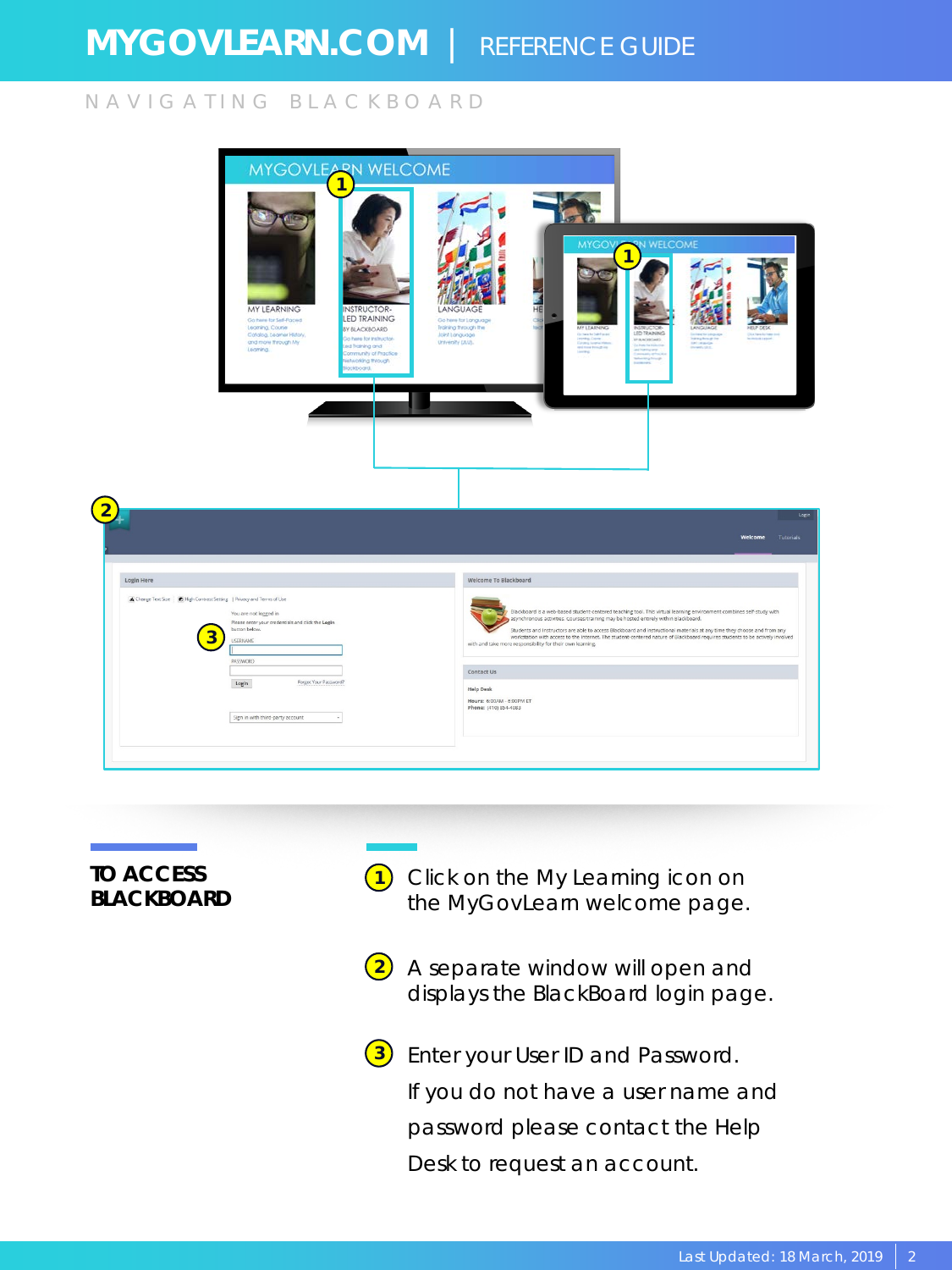#### NAVIGATING BLACKBOARD

| Tools<br>My Courses<br>Amouncements<br>Courses where you are: Student<br>Calendar<br>4058D91381C15-10000; "Shares of Justice"<br>Tasks<br>LEAD2002: Leadership Legacy<br>My Cirades<br>Goals<br>My Organizations<br>Application Authorization<br>Course Catalog<br>My Announcements<br><b>CO</b> CHIN<br>The Joint Language University<br><b>CIT KORN</b><br><b>Call OPSE</b><br>Cal USér Testing 2019<br>Download Blackboard's Student App Today<br>Virtual Learn University Training |                                                                                                                                                  | Site Admins<br>For assistance with your account or with courses please contact your Site Admin, listed below.<br>Site<br>POC<br><b>FANX Learning Center (FLC)</b> Doved Calderons<br>Alaska Learning Center(ALC)   Jon Burgess<br>Gary Calibber | Goals<br><b>K</b><br><b>Portfolios</b><br><b>Tasks</b><br>圖 |
|----------------------------------------------------------------------------------------------------------------------------------------------------------------------------------------------------------------------------------------------------------------------------------------------------------------------------------------------------------------------------------------------------------------------------------------------------------------------------------------|--------------------------------------------------------------------------------------------------------------------------------------------------|-------------------------------------------------------------------------------------------------------------------------------------------------------------------------------------------------------------------------------------------------|-------------------------------------------------------------|
|                                                                                                                                                                                                                                                                                                                                                                                                                                                                                        |                                                                                                                                                  |                                                                                                                                                                                                                                                 |                                                             |
|                                                                                                                                                                                                                                                                                                                                                                                                                                                                                        |                                                                                                                                                  |                                                                                                                                                                                                                                                 |                                                             |
|                                                                                                                                                                                                                                                                                                                                                                                                                                                                                        |                                                                                                                                                  |                                                                                                                                                                                                                                                 |                                                             |
|                                                                                                                                                                                                                                                                                                                                                                                                                                                                                        |                                                                                                                                                  |                                                                                                                                                                                                                                                 |                                                             |
|                                                                                                                                                                                                                                                                                                                                                                                                                                                                                        |                                                                                                                                                  | Global Learning Center (GLC) Andy Chang                                                                                                                                                                                                         |                                                             |
|                                                                                                                                                                                                                                                                                                                                                                                                                                                                                        |                                                                                                                                                  | Terry Wilson<br>Hawaii (HLC) Joe Kim                                                                                                                                                                                                            |                                                             |
|                                                                                                                                                                                                                                                                                                                                                                                                                                                                                        | You are not currently participating in any organizations,                                                                                        | Jordan David<br>Westgate Learning Center (WLC) Ghassan Mouna                                                                                                                                                                                    |                                                             |
|                                                                                                                                                                                                                                                                                                                                                                                                                                                                                        |                                                                                                                                                  | <b>Will Patterson</b><br>International Learning Center Dradey Clark                                                                                                                                                                             |                                                             |
|                                                                                                                                                                                                                                                                                                                                                                                                                                                                                        |                                                                                                                                                  | (ILC) Mile Cortier<br>Southwest Learning Center (SLC) Danielle Duneux<br>Jose Delvalle                                                                                                                                                          |                                                             |
|                                                                                                                                                                                                                                                                                                                                                                                                                                                                                        | No institution Announcements how been posted in the last 7 days.<br>No Course or Organization Announcements have been posted in the lost 7 days. |                                                                                                                                                                                                                                                 |                                                             |
|                                                                                                                                                                                                                                                                                                                                                                                                                                                                                        | more announcements                                                                                                                               | Contact Us                                                                                                                                                                                                                                      |                                                             |
|                                                                                                                                                                                                                                                                                                                                                                                                                                                                                        |                                                                                                                                                  | <b>Help Desk</b>                                                                                                                                                                                                                                |                                                             |
|                                                                                                                                                                                                                                                                                                                                                                                                                                                                                        | Bb Student logs Access grades, course content, and more - right from the Bb Student app on your phone.                                           | Hours: 6:00AM - 6:00PM ET<br>Phone: (410) 854-4993                                                                                                                                                                                              |                                                             |
| Browne Concor Cetting<br>Available today on IOS, Android, or Windows:<br><b>C</b> App Store                                                                                                                                                                                                                                                                                                                                                                                            | Google Microsoft                                                                                                                                 |                                                                                                                                                                                                                                                 |                                                             |
|                                                                                                                                                                                                                                                                                                                                                                                                                                                                                        |                                                                                                                                                  | Tutorials and Guides                                                                                                                                                                                                                            |                                                             |
|                                                                                                                                                                                                                                                                                                                                                                                                                                                                                        |                                                                                                                                                  | Blackboard has a wealth of videos and job aids available to help you acclimate to the new interface.                                                                                                                                            |                                                             |
|                                                                                                                                                                                                                                                                                                                                                                                                                                                                                        |                                                                                                                                                  | Click the Images below to access the support materials.                                                                                                                                                                                         |                                                             |

The home page appears after login.

The Homepage displays announcements, current enrollments, and a catalog.

Additional controls appear at the top of the banner:

| Courses         | <b>Recently Visited</b><br>Lists courses that the user has enrolled or visited.                       |
|-----------------|-------------------------------------------------------------------------------------------------------|
| <b>Tools</b>    | Announcements<br>Will display any unread announcements and link to the full message.                  |
|                 | Tasks<br>Displays task either self-defined are assigned by the course.                                |
| <b>Settings</b> | Change your person settings such as page contrast, text size, and<br>notification settings.           |
|                 | <b>Home Button</b> Click to return to the Home page                                                   |
|                 | Help Button Click to go to the BlackBoard Help page                                                   |
|                 | Logout Button Click to logout of BlackBoard. You will be returned to<br>the login page once complete. |
|                 |                                                                                                       |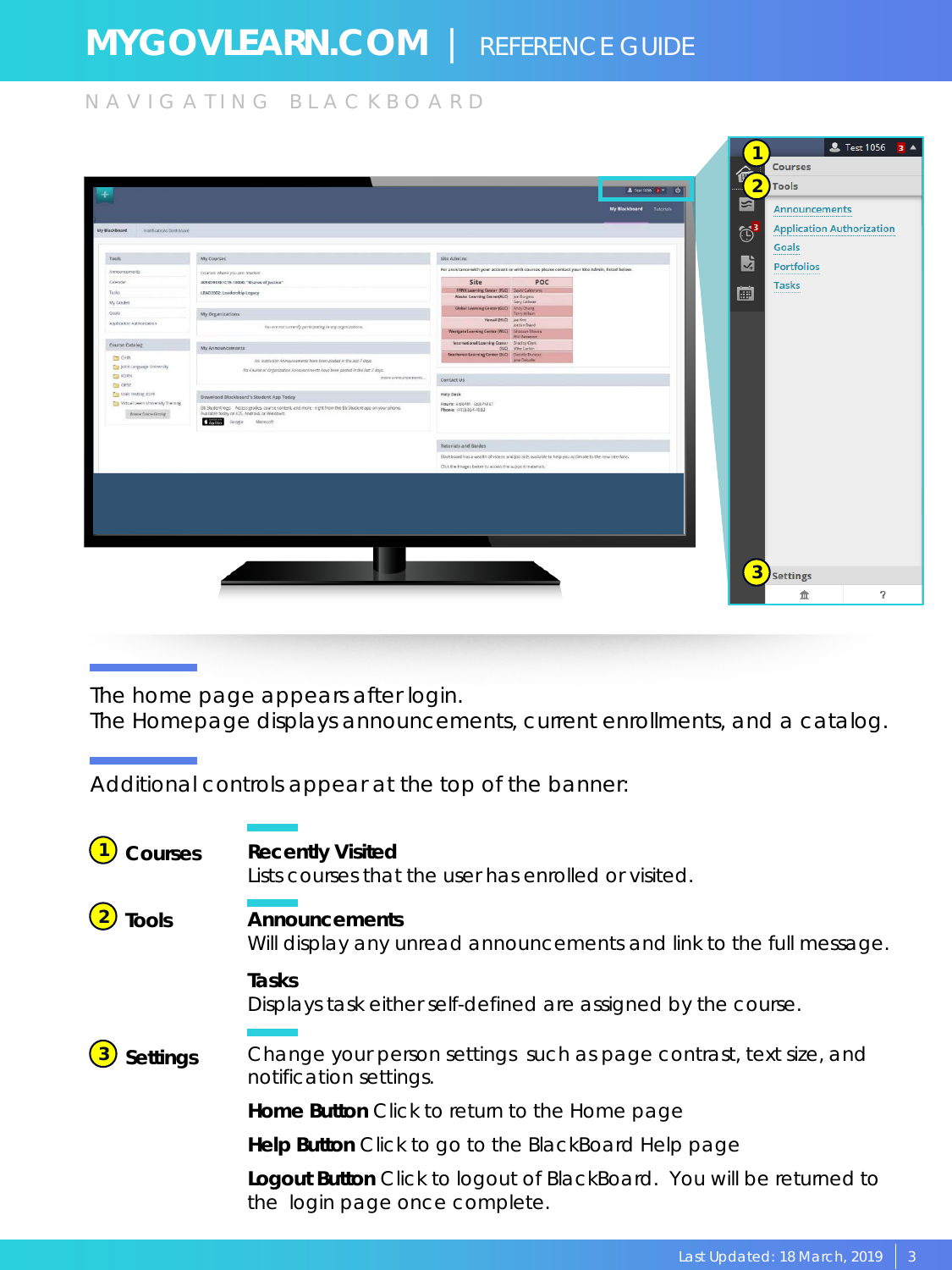### NAVIGATING BLACKBOARD

| <b>Course Catalog</b>                                                                        |                                                                                                |
|----------------------------------------------------------------------------------------------|------------------------------------------------------------------------------------------------|
| <b>Browse Course Catalog</b>                                                                 |                                                                                                |
| <b>Search Catalog</b><br>$\backsim$<br>Course Name<br>Contains<br>$\ddot{\phantom{1}}$       | $\begin{bmatrix} 0 & 0 \\ \hline \end{bmatrix}$<br>AND Creation Date Before v 03/19/2019<br>Go |
| <b>Browse Categories</b><br>Select a category to see only courses belonging to that category |                                                                                                |
| $\checkmark$<br>-- unspecified category--<br>Go                                              |                                                                                                |

| ÷                                     |               |                                                                                                                          |                                                     | & Text 10% 3 * 0                                |                  |
|---------------------------------------|---------------|--------------------------------------------------------------------------------------------------------------------------|-----------------------------------------------------|-------------------------------------------------|------------------|
|                                       |               |                                                                                                                          |                                                     | My Blackboard                                   | <b>Tutorials</b> |
| <b>DPSE</b><br><b>Course Catalog</b>  |               |                                                                                                                          |                                                     |                                                 |                  |
| <b>Browse Course Catalog</b>          |               |                                                                                                                          |                                                     |                                                 |                  |
| Search Catalog Course Name v Contains |               | AND Creation Date Before ~ 03/19/2019                                                                                    | Go @ Search this Category ( ) Search Entire Catalog |                                                 |                  |
| COURSE ID                             | COURSE NAME   | INSTRUCTOR NAMES                                                                                                         | DESCRIPTION.                                        | <b>TEXTBOOKS</b>                                |                  |
| 1055                                  | IOSS Training | Paul 237931, P 83888. Steve 61282, Lindine Creek, Nathan 957406, Maria 238987, Michelle 990987,<br>Susan 13908, Philip P | 아버지는 아이가 아이들이 아이들이 없었다.                             |                                                 |                  |
|                                       |               |                                                                                                                          |                                                     | Displaying 1 to 1 of 1 items<br><b>Show All</b> | Edit Paging      |

| <b>Enrolling in Courses</b> | Click on "Browse Catalog"<br>You can browse by title, Course ID, and categories.                                                                                                     |
|-----------------------------|--------------------------------------------------------------------------------------------------------------------------------------------------------------------------------------|
|                             | Hover over the course ID and click on the drop<br>down arrow and enroll.<br>Remember that in some cases course enrollment<br>will require approval.                                  |
|                             | Click on enroll<br>You will be asked to confirm your enrollment.                                                                                                                     |
|                             | Finish enrollment by clicking on submit or cancel<br>to return back to the course search page.<br>Clicking on submit, BlackBoard will display the<br>course enrollment confirmation. |
|                             | Once course enrollment has been approved<br>you can get to the course content through your<br>Home page.                                                                             |
|                             |                                                                                                                                                                                      |